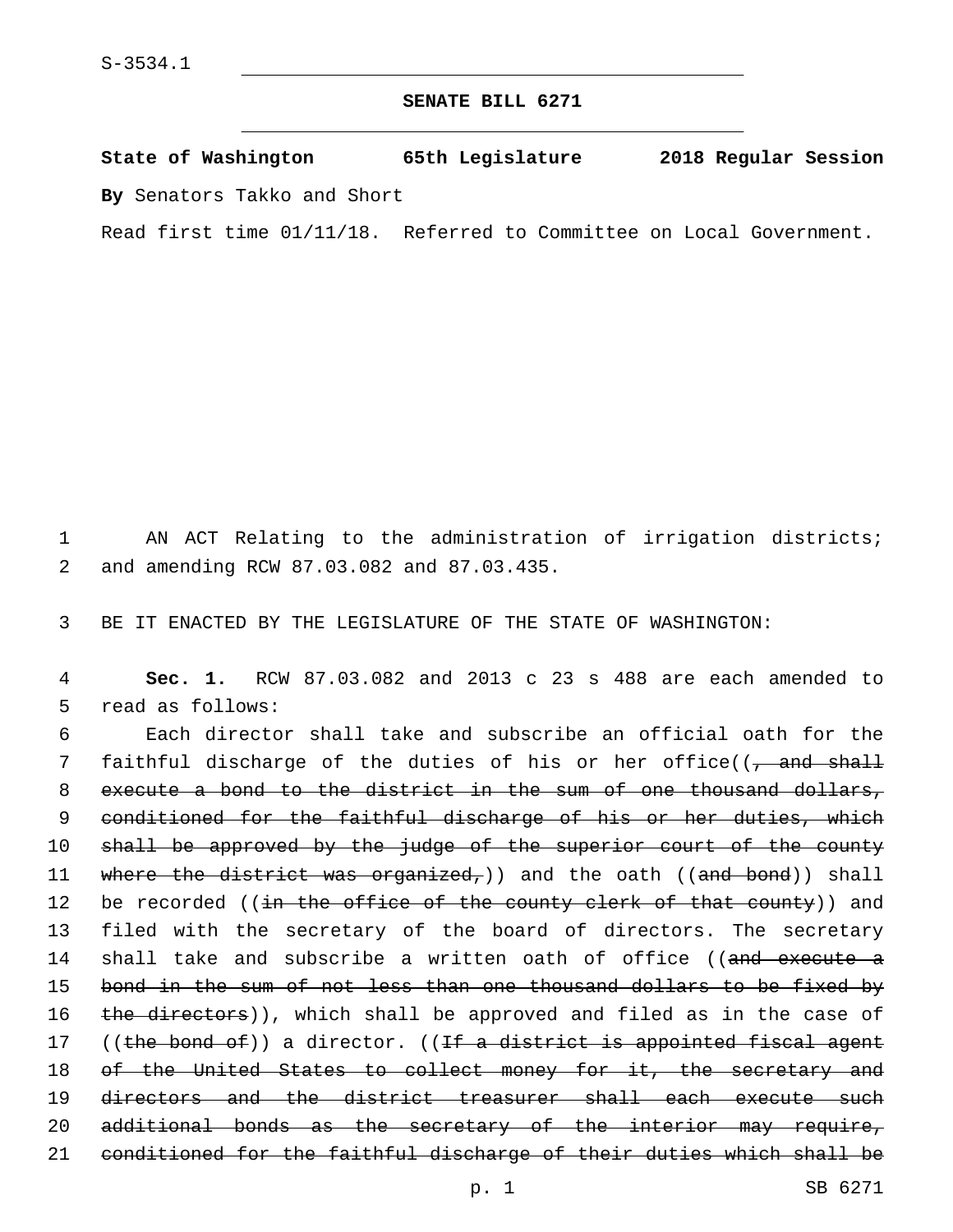approved, recorded, and filed as other official bonds. All such bonds

2 shall be secured at the cost of the district.))

 **Sec. 2.** RCW 87.03.435 and 1997 c 354 s 3 are each amended to 4 read as follows:

 (1) Except as provided in subsections (2) and (3) of this section and RCW 87.03.436, whenever in the construction of the district canal or canals, or other works, or the furnishing of materials therefor, the board of directors shall determine to let a contract or contracts for the doing of the work or the furnishing of the materials, a notice calling for sealed proposals shall be published. The notice shall be published in a newspaper in the county in which the office of the board is situated, and in any other newspaper which may be designated by the board, and for such length of time, not less than once each week for two weeks, as may be fixed by the board. At the time and place appointed in the notice for the opening of bids, the sealed proposals shall be opened in public, and as soon as convenient thereafter, the board shall let the work or the contract for the purchase of materials, either in portions or as a whole, to the lowest responsible bidder, or the board may reject any or all bids 20 and readvertise, or if no bid is received on the first call the board of directors may readvertise and make a second call, or may enter 22 into a contract without any further call and may purchase the 23 supplies, material, or equipment or may proceed to construct the work under its own superintendence. All work shall be done under the direction and to the satisfaction of the engineer of the district, and be approved by the board. The board of directors may require bidders submitting bids for the construction or maintenance for any of the works of the district, or for the furnishing of labor or material, to accompany their bids by a deposit in cash, certified check, cashier's check, or surety bond in an amount equal to five percent of the amount of the bid and a bid shall not be considered unless the deposit is enclosed with it. If the contract is let, then all the bid deposits shall be returned to the unsuccessful bidders. The bid deposit of the successful bidder shall be retained until a contract is entered into for the purchase of the materials or doing of such work, and a bond given to the district in accordance with chapter 39.08 RCW for the performance of the contract. The performance bond shall be conditioned as may be required by law and as may be required by resolution of the board, with good and